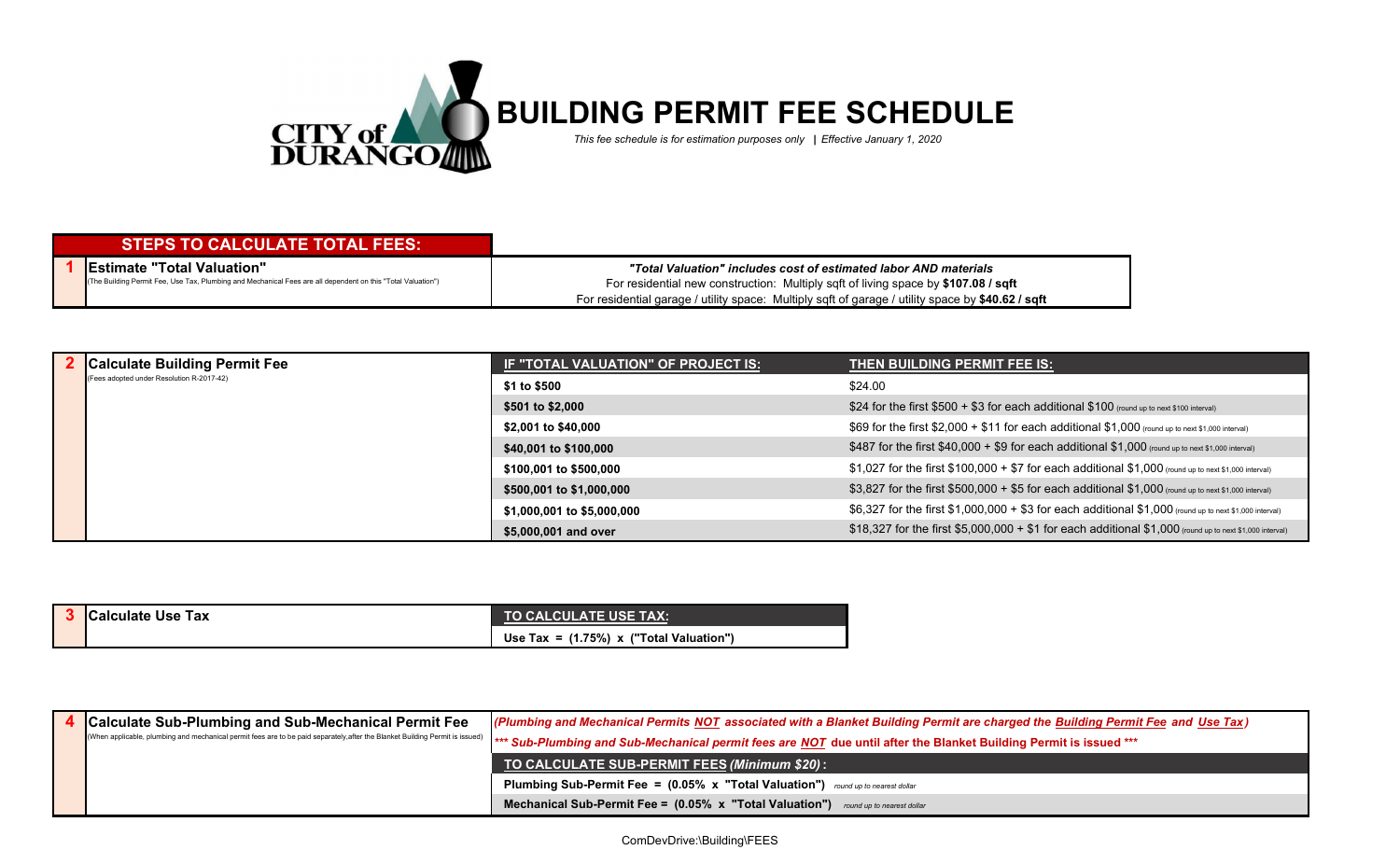## **STEPS TO CALCULATE TOTAL FEES:**

**6**

| Calculate Water Plant Investment Fee (PIF) |                                                                   | *** Each building is subject to Plant Investment Fees regardless of whether it is served by a shared water service line ***                                                                                                                                                      |
|--------------------------------------------|-------------------------------------------------------------------|----------------------------------------------------------------------------------------------------------------------------------------------------------------------------------------------------------------------------------------------------------------------------------|
| (Fees adopted under Resolution R-2019-46)  |                                                                   | *** Twin Buttes projects are charged at the residential ¾" water PIF rate although the water meter and service line equipment are to be 1" ***                                                                                                                                   |
|                                            | <b>RESIDENTIAL WATER PIF:</b>                                     |                                                                                                                                                                                                                                                                                  |
|                                            | Accessory Dwelling Unit (600 sqft or less)                        | \$2,660                                                                                                                                                                                                                                                                          |
|                                            | Single Unit Dwelling up to 3/4"                                   | \$5,320                                                                                                                                                                                                                                                                          |
|                                            | Single Unit Dwelling 1"                                           | \$8,880                                                                                                                                                                                                                                                                          |
|                                            | Single Unit Dwelling 1 1/2"                                       | \$17,180                                                                                                                                                                                                                                                                         |
|                                            | Multi-Unit Dwellings (attached duplexes, townhomes, condominiums) | $$5,320$ (1st unit in each bldg) + $$2,660$ (addn'l units in same bldg)                                                                                                                                                                                                          |
|                                            | <b>NON-RESIDENTIAL WATER PIF:</b>                                 |                                                                                                                                                                                                                                                                                  |
|                                            | Up to $3/4"$                                                      | \$5,320                                                                                                                                                                                                                                                                          |
|                                            | 1"                                                                | \$8,880                                                                                                                                                                                                                                                                          |
|                                            | 11/2"                                                             | \$17,180                                                                                                                                                                                                                                                                         |
|                                            | 2"                                                                | \$28,300                                                                                                                                                                                                                                                                         |
|                                            | 3"                                                                | \$53,200                                                                                                                                                                                                                                                                         |
|                                            | Larger than 3"                                                    | Negotiated with City Manager or their designee                                                                                                                                                                                                                                   |
|                                            | <b>MIXED-USE RESIDENTIAL AND NON-RESIDENTIAL WATER PIF:</b>       |                                                                                                                                                                                                                                                                                  |
|                                            |                                                                   | 1. Where building contains mixed-use, and the residential use contains greater floor area than the non-residential use, calculate PIF of each<br>residential unit per the Residential Water PIF Fees table (above). Non-residential uses do not contribute to the PIF.           |
|                                            |                                                                   | 2. Where building contains mixed-use and the non-residential use contains greater floor area than the residential use, determine building water<br>meter size by the 2015 International Plumbing Code, then determine Water PIF per the Non-Residential Water PIF table (above). |

| Calculate Sewer Plant Investment Fee (PIF) |                                                                        | *** Each building, townhome unit and/or separately owned parcel of land must be served by an individual sewer service line ***                                                                                                                                               |                                                                                                                                                                                                                                                                                  |
|--------------------------------------------|------------------------------------------------------------------------|------------------------------------------------------------------------------------------------------------------------------------------------------------------------------------------------------------------------------------------------------------------------------|----------------------------------------------------------------------------------------------------------------------------------------------------------------------------------------------------------------------------------------------------------------------------------|
|                                            | (Fees adopted under Resolution R-2019-47)                              | <b>RESIDENTIAL SEWER PIF:</b>                                                                                                                                                                                                                                                |                                                                                                                                                                                                                                                                                  |
|                                            | <b>NOTE: Projects south of Bodo Industrial Park (including Three</b>   | Accessory Dwelling Unit (600 sqft or less)                                                                                                                                                                                                                                   | \$1,250                                                                                                                                                                                                                                                                          |
|                                            | <b>Springs) are served by South Durango Sanitation District, which</b> | Single Unit Dwellings                                                                                                                                                                                                                                                        | \$2,500                                                                                                                                                                                                                                                                          |
|                                            | is a separate district with separate fees from the City of             | Multi-Unit Dwellings (attached duplexes, townhomes, condominiums)                                                                                                                                                                                                            | \$2,500 (1st unit in each bldg) + $$1,250$ (addn't units in same bldg)                                                                                                                                                                                                           |
|                                            | Durango. Please contact them directly for sewer service rates.         | <b>NON-RESIDENTIAL SEWER PIF:</b>                                                                                                                                                                                                                                            |                                                                                                                                                                                                                                                                                  |
|                                            |                                                                        | Up to 3/4"                                                                                                                                                                                                                                                                   | \$2,500                                                                                                                                                                                                                                                                          |
|                                            |                                                                        |                                                                                                                                                                                                                                                                              | \$4,125                                                                                                                                                                                                                                                                          |
|                                            |                                                                        | 11/2"                                                                                                                                                                                                                                                                        | \$7,825                                                                                                                                                                                                                                                                          |
|                                            |                                                                        | 2"                                                                                                                                                                                                                                                                           | \$11,925                                                                                                                                                                                                                                                                         |
|                                            |                                                                        | 3"                                                                                                                                                                                                                                                                           | \$20,325                                                                                                                                                                                                                                                                         |
|                                            |                                                                        | Larger than 3"                                                                                                                                                                                                                                                               | Negotiated with City Manager or their designee                                                                                                                                                                                                                                   |
|                                            |                                                                        | <b>MIXED-USE RESIDENTIAL AND NON-RESIDENTIAL SEWER PIF:</b>                                                                                                                                                                                                                  |                                                                                                                                                                                                                                                                                  |
|                                            |                                                                        | 1. Where building contains mixed-use, and the residential use contains greater floor area than the non-residential use, calculate Sewer PIF of<br>each residential unit per the Residential Sewer PIF table (above). Non-residential units will not contribute to Sewer PIF. |                                                                                                                                                                                                                                                                                  |
|                                            |                                                                        |                                                                                                                                                                                                                                                                              | 2. Where building contains mixed-use and the non-residential use contains greater floor area than the residential use, determine building water<br>meter size by the 2015 International Plumbing Code, then determine Sewer PIF per the Non-Residential Sewer PIF table (above). |

## ComDevDrive:\Building\FEES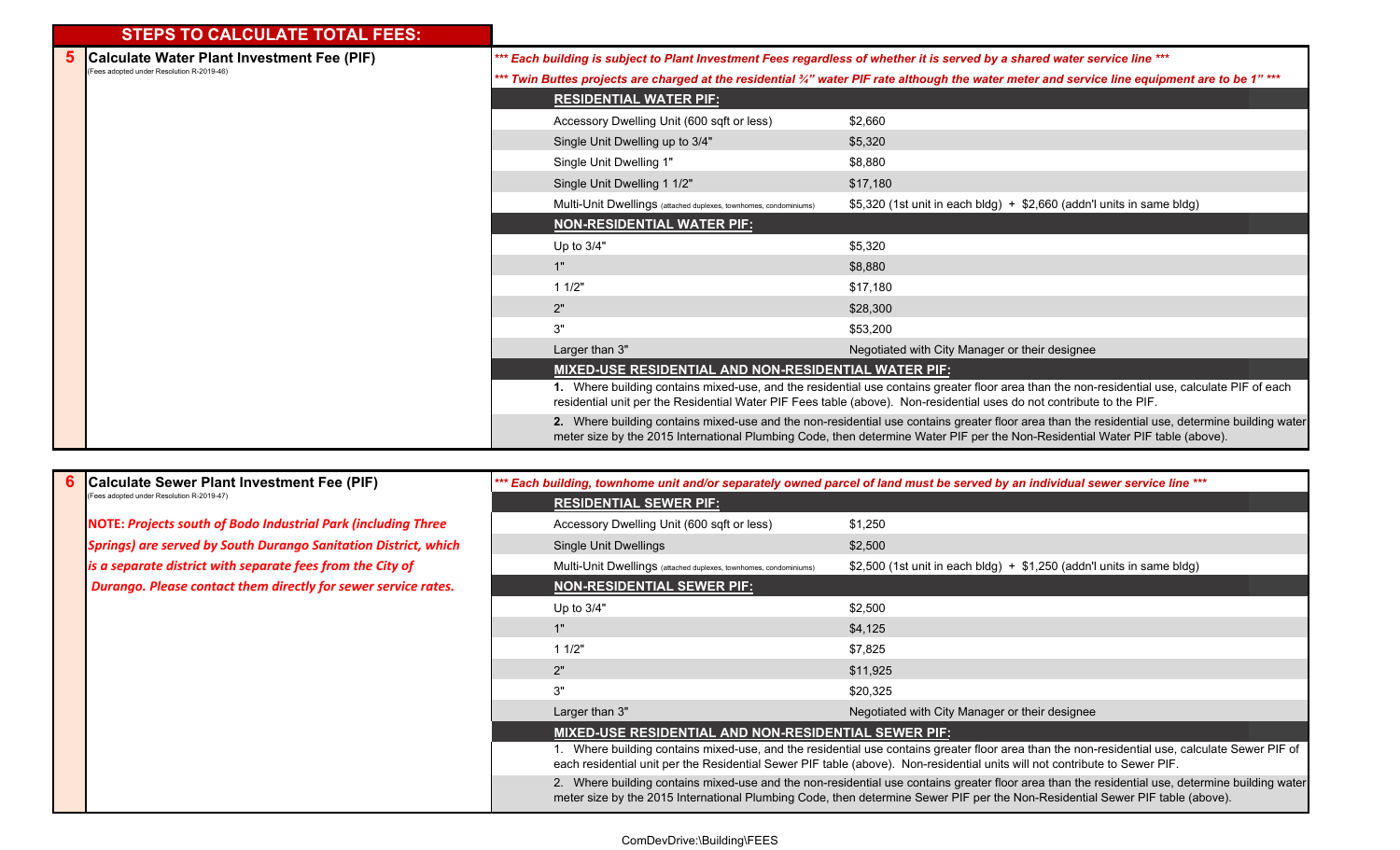## **STEPS TO CALCULATE TOTAL FEES:**

| <b>Calculate Tap Fee</b> | <b>TAP FEE:</b> |               |
|--------------------------|-----------------|---------------|
|                          | 3/4"            | \$334 per tap |
|                          | 41              | \$340 per tap |

|  | <b>Calculate Park Fee</b> | <b>*** Skyridge, Three Springs and Twin Buttes projects are exempt from Park Fees ***</b> |
|--|---------------------------|-------------------------------------------------------------------------------------------|
|  |                           | <b>PARK FEE:</b>                                                                          |
|  |                           | Park Fees = $#$ of residential units) $x$ \$300                                           |

| Calculate School Land Dedication or In-Lieu Fee | *** Skyridge and Twin Buttes projects are exempt from In-Lieu School Land Dedication Fees *** |                       |                      |
|-------------------------------------------------|-----------------------------------------------------------------------------------------------|-----------------------|----------------------|
|                                                 | <b>SCHOOL LAND DEDICATION OR IN-LIEU FEE:</b>                                                 |                       |                      |
|                                                 | Land Use (unit):                                                                              | <b>Acres per Unit</b> | <b>Cost per Unit</b> |
|                                                 | Single family, Duplex and Town homes                                                          | 0.016                 | \$945                |
|                                                 | Multi-Family (includes condominiums)                                                          | 0.005                 | \$295                |
|                                                 | Mobile Homes                                                                                  | 0.006                 | \$355                |

| 10 | Calculate Major Street Impact Fee | *** Additions to existing single family units are often exempt from the Major Street Impact Fee, |                                           |                 |
|----|-----------------------------------|--------------------------------------------------------------------------------------------------|-------------------------------------------|-----------------|
|    |                                   | provided the majority of the original structure is preserved. ***                                |                                           |                 |
|    |                                   | <b>MAJOR STREET IMPACT FEE:</b>                                                                  |                                           |                 |
|    |                                   | <b>LAND USE TYPE</b>                                                                             | <b>UNIT</b>                               | <b>FEE/UNIT</b> |
|    |                                   | Single-Family Detached and Duplex:                                                               |                                           |                 |
|    |                                   | Less than 1,000 sq ft Living Area                                                                | Dwelling Unit                             | \$1,923         |
|    |                                   | 1,000 - 1,499 sq ft Living Area                                                                  | <b>Dwelling Unit</b>                      | \$2,050         |
|    |                                   | 1,500 - 2,499 sq ft Living Area                                                                  | <b>Dwelling Unit</b>                      | \$2,169         |
|    |                                   | 2,500 sq ft Living Area or more                                                                  | <b>Dwelling Unit</b>                      | \$2,308         |
|    |                                   | Multi-Family/Townhomes                                                                           | Dwelling Unit                             | \$1,298         |
|    |                                   | Dormitory                                                                                        |                                           | \$542           |
|    |                                   | Day Care                                                                                         | Child Occupancy *first 6 children exempt* | \$100           |
|    |                                   | Hotel/Motel                                                                                      | Room                                      | \$686           |
|    |                                   | Shopping Center/Retail                                                                           | 1000 sq ft Gross Floor Area               | \$3,810         |
|    |                                   | Restaurant                                                                                       | 1000 sq ft Gross Floor Area               | \$7,802         |
|    |                                   | Office/Institutional                                                                             | 1000 sq ft Gross Floor Area               | \$2,823         |
|    |                                   | <b>Nursing Home</b>                                                                              | 1000 sq ft Gross Floor Area               | \$816           |
|    |                                   | Place of Worship                                                                                 | 1000 sq ft Gross Floor Area               | \$1,281         |
|    |                                   | Elementary/Sec School                                                                            | 1000 sq ft Gross Floor Area               | \$955           |
|    |                                   | General Light Industrial                                                                         | 1000 sq ft Gross Floor Area               | \$1,963         |
|    |                                   | Warehouse/Storage                                                                                | 1000 sq ft Gross Floor Area               | \$1,206         |
|    |                                   | Mini-Warehouse                                                                                   | 1000 sq ft Gross Floor Area               | \$895           |

ComDevDrive:\Building\FEES